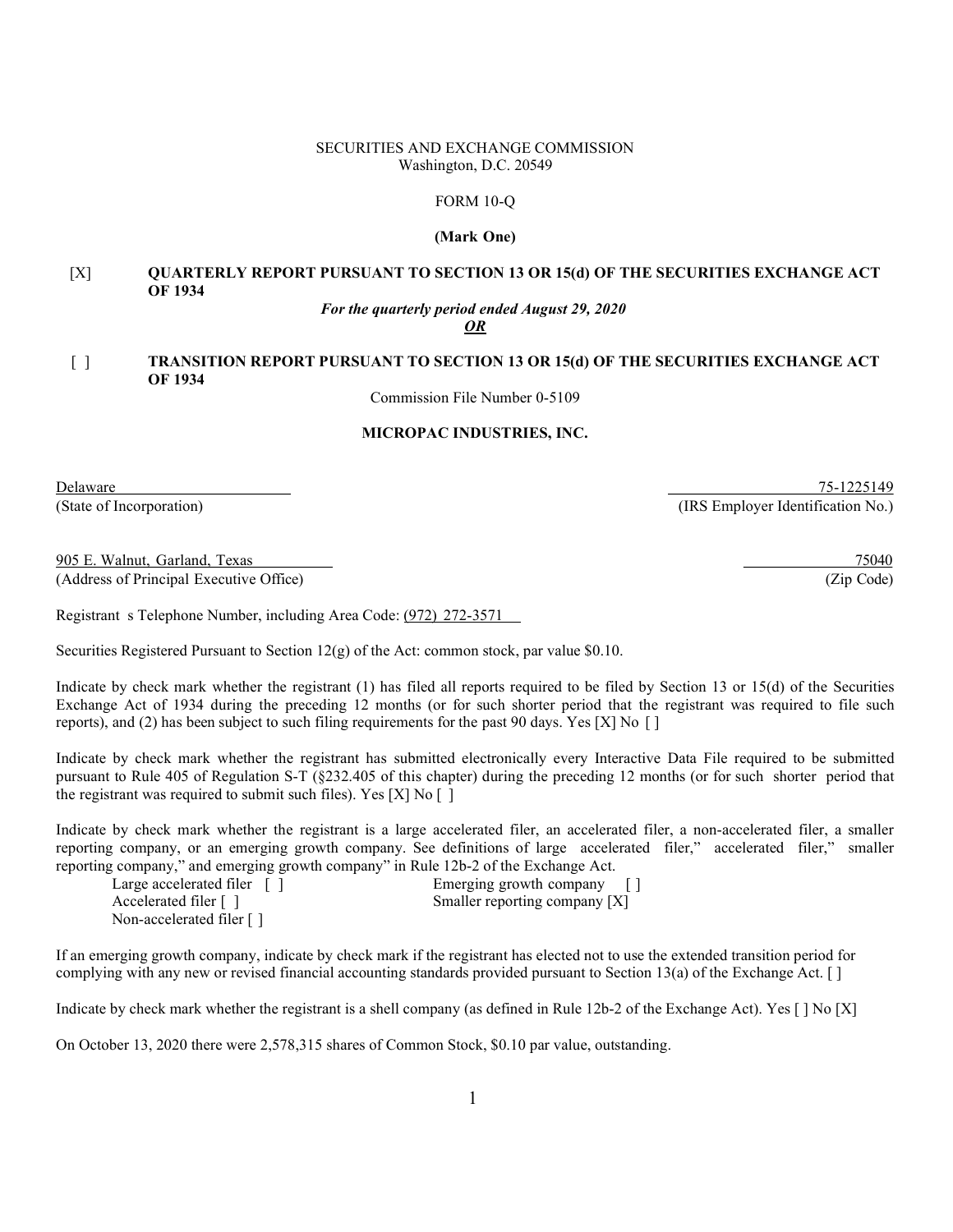### MICROPAC INDUSTRIES, INC.

# FORM 10-Q

# August 29, 2020

## INDEX

### PART I - FINANCIAL INFORMATION

ITEM 1 - FINANCIAL STATEMENTS

Condensed Balance Sheets as of August 29, 2020 (unaudited) and November 30, 2019 Condensed Statements of Operations for the three and nine months ended August 29, 2020 and August 24, 2019 (unaudited) Condensed Statements of Cash Flows for the nine months ended August 29, 2020 and August 24, 2019 (unaudited) Statements of Shareholders Equity for the nine months ended August 29, 2020 and August 24, 2019 Notes to Condensed Financial Statements (unaudited)

- ITEM 2 MANAGEMENT S DISCUSSION AND ANALYSIS OF FINANCIAL CONDITION AND RESULTS OF **OPERATIONS**
- ITEM 3 QUANTITATIVE AND QUALITATIVE DISCLOSURES ABOUT MARKET RISK
- ITEM 4 CONTROLS AND PROCEDURES

# PART II - OTHER INFORMATION

ITEM 1 - LEGAL PROCEEDINGS ITEM 1A -RISK FACTORS ITEM 2 - UNREGISTERED SALES OF EQUITY SECURITIES AND USE OF PROCEEDS ITEM 3 - DEFAULTS UPON SENIOR SECURITIES ITEM 4 - MINE SAFETY DISCLOSURE **ITEM 5 - OTHER INFORMATION** ITEM 6 - EXHIBITS

**SIGNATURES** 

2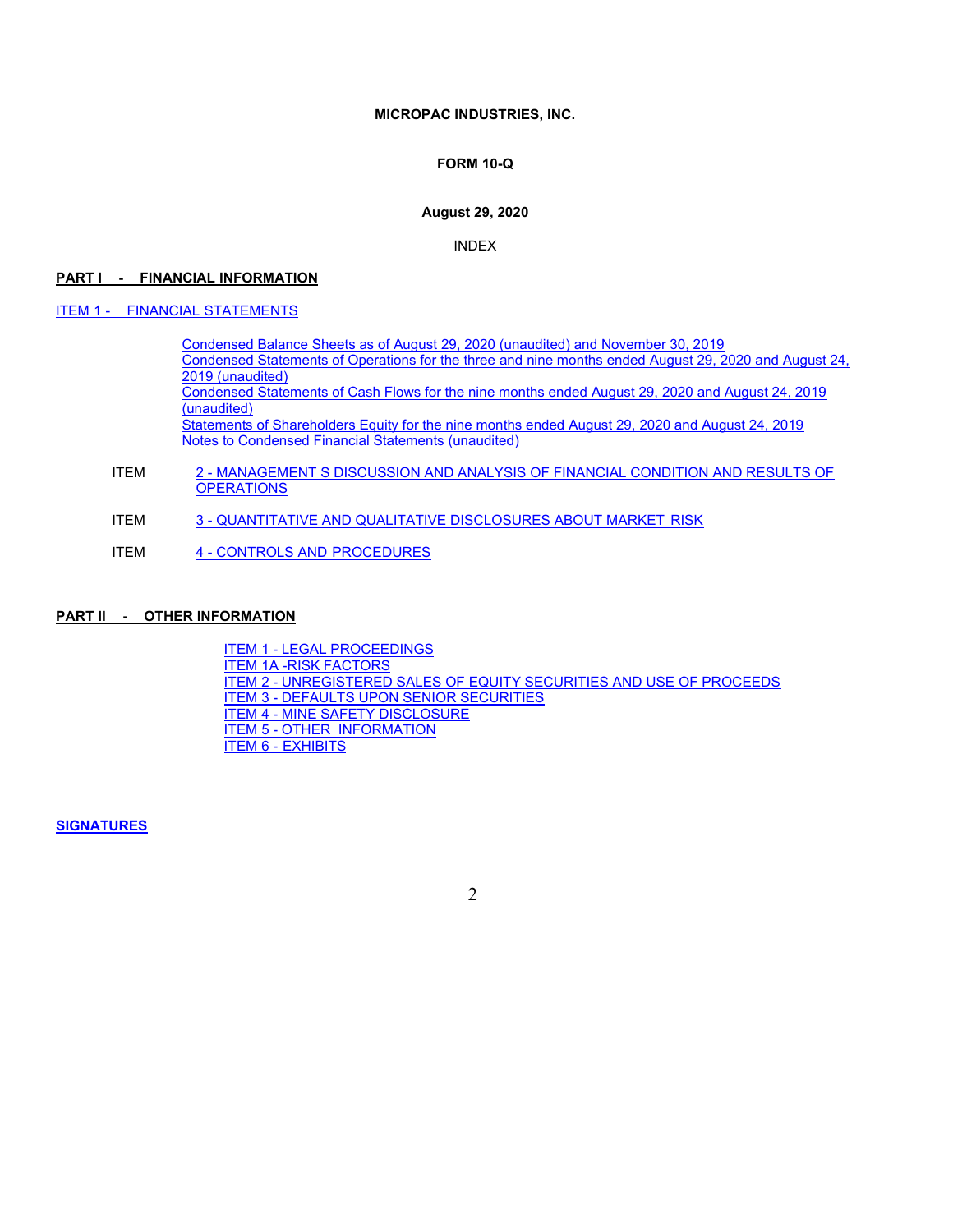# PART I - FINANCIAL INFORMATION

# ITEM 1. FINANCIAL STATEMENTS

# MICROPAC INDUSTRIES, INC. CONDENSED BALANCE SHEETS

(Dollars in thousands)

|                                                        | 08/29/2020              |                 |                          | 11/30/2019      |
|--------------------------------------------------------|-------------------------|-----------------|--------------------------|-----------------|
|                                                        |                         | (Unaudited)     |                          |                 |
|                                                        |                         |                 |                          |                 |
| <b>CURRENT ASSETS</b>                                  |                         |                 |                          |                 |
| Cash and cash equivalents                              | $\sqrt[6]{\frac{1}{2}}$ | 14,342          | \$                       | 13,890          |
| Short-term investments                                 |                         |                 |                          | 2,089           |
| Receivables, net of allowance for doubtful accounts of |                         |                 |                          |                 |
| \$0 at August 29, 2020 and November 30, 2019           |                         | 3,461           |                          | 3,382           |
| Contract assets                                        |                         | 606             |                          | 519             |
| Inventories:                                           |                         |                 |                          |                 |
| Raw materials and supplies                             |                         | 6,358           |                          | 4,427           |
| Work-in process<br><b>Total inventories</b>            |                         | 2,624<br>8,982  |                          | 2,616<br>7,403  |
| Prepaid tax assets                                     |                         | 223             |                          |                 |
|                                                        |                         |                 |                          |                 |
| Prepaid expenses and other assets                      |                         | 389             |                          | 572             |
| <b>Total current assets</b>                            |                         | 28,003          |                          | 27,495          |
| PROPERTY, PLANT AND EQUIPMENT, at cost:                |                         |                 |                          |                 |
| Land                                                   |                         | 1,518           |                          | 1,518           |
| <b>Buildings</b>                                       |                         | 498             |                          | 498             |
| <b>Facility improvements</b>                           |                         | 1,109           |                          | 1,109           |
| Furniture and fixtures                                 |                         | 1,016           |                          | 977             |
| Construction in process equipment                      |                         | 862             |                          | 645             |
| Machinery and equipment                                |                         | 9,059<br>14,062 |                          | 9.027<br>13,774 |
| Total property, plant, and equipment                   |                         |                 |                          |                 |
| Less accumulated depreciation                          |                         | (10, 326)       |                          | (10, 125)       |
| Net property, plant, and equipment                     |                         | 3,736           |                          | 3,649           |
| Operating lease right to use asset                     |                         | 129             |                          |                 |
| <b>Total assets</b>                                    | \$                      | 31,868          | \$                       | 31,144          |
| <b>LIABILITIES AND SHAREHOLDERS EQUITY</b>             |                         |                 |                          |                 |
| <b>CURRENT LIABILITIES:</b>                            |                         |                 |                          |                 |
| Accounts payable                                       | \$                      | 984             | $\overline{\mathcal{L}}$ | 851             |
| Accrued compensation                                   |                         | 870             |                          | 1,287           |
| Deferred revenue                                       |                         | 186             |                          | 390             |
| Property taxes                                         |                         | 85              |                          | 104             |
| Income tax                                             |                         | 232             |                          | 213             |
| Current portion of operating lease liabilities         |                         | 12              |                          |                 |
| Other accrued liabilities                              |                         | 62              |                          | 26              |
| <b>Total current liabilities</b>                       |                         | 2,431           |                          | 2,871           |
| Operating lease liabilities                            |                         | 117             |                          |                 |
| Deferred income taxes, net                             |                         | 15              |                          | 20              |
| <b>Total liabilities</b>                               |                         | 2,563           |                          | 2,891           |
| Commitments and contingencies                          |                         |                 |                          |                 |
| <b>SHAREHOLDERS EQUITY</b>                             |                         |                 |                          |                 |
| Common stock, \$.10 par value, authorized 10,000,000   |                         |                 |                          |                 |
| shares, 3,078,315 issued and 2,578,315 outstanding at  |                         |                 |                          |                 |
| August 29, 2020 and November 30, 2019                  |                         | 308             |                          | 308             |
| Additional paid-in-capital                             |                         | 885             |                          | 885             |
| Treasury stock, 500,000 shares, at cost                |                         | (1,250)         |                          | (1,250)         |
| Retained earnings                                      |                         | 29.362          |                          | 28.310          |
| Total shareholders equity                              |                         | 29,305          |                          | 28,253          |
| Total liabilities and shareholders equity              | \$                      | 31,868          | <u>\$</u>                | 31,144          |

See accompanying notes to financial statements.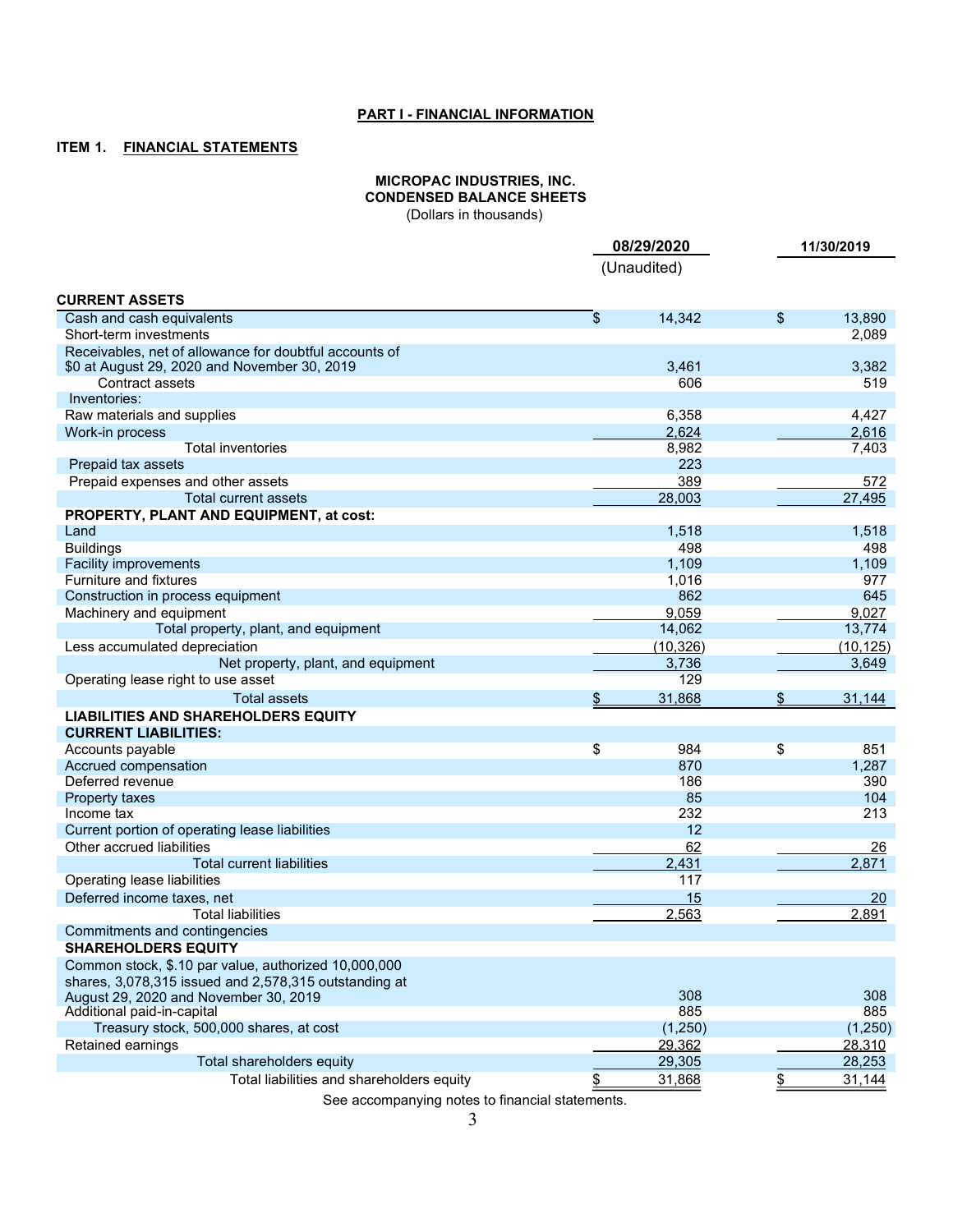# MICROPAC INDUSTRIES, INC. CONDENSED STATEMENTS OF OPERATIONS

(Dollars in thousands except share data) (Unaudited)

|                                                  |                          | Three months ended |                 |            | <b>Nine months Ended</b> |            |                 |            |
|--------------------------------------------------|--------------------------|--------------------|-----------------|------------|--------------------------|------------|-----------------|------------|
|                                                  |                          | 08/29/2020         |                 | 08/24/2019 |                          | 08/29/2020 |                 | 08/24/2019 |
|                                                  |                          |                    |                 |            |                          |            |                 |            |
| <b>NET SALES</b>                                 | \$                       | 4,926              | \$              | 7,252      | \$                       | 16,760     | \$              | 17,966     |
| <b>COST AND EXPENSES:</b>                        |                          |                    |                 |            |                          |            |                 |            |
| Cost of goods sold                               |                          | (3, 115)           |                 | (4,042)    |                          | (9,982)    |                 | (10, 138)  |
| Research and development                         |                          | (306)              |                 | (428)      |                          | (1, 192)   |                 | (1,260)    |
| Selling, general & administrative expenses       |                          | (1, 342)           |                 | (1,440)    |                          | (4,076)    |                 | (4,045)    |
| Total cost and expenses                          |                          | (4.763)            |                 | (5.910)    |                          | (15.250)   |                 | (15.443)   |
| <b>OPERATING INCOME</b>                          |                          | 163                |                 | 1,342      |                          | 1,510      |                 | 2,523      |
| Other income, net                                |                          |                    |                 | 39         |                          | 27         |                 | 87         |
| <b>INCOME BEFORE TAXES</b>                       |                          | 164                | \$              | 1,381      |                          | 1,537      | \$              | 2,610      |
| Provision for taxes                              |                          | 35                 |                 | 193        |                          | 227        |                 | 365        |
| <b>NET INCOME</b>                                | $\frac{2}{3}$            | 129                | \$              | 1,188      | \$                       | 1,310      | \$              | 2,245      |
| NET INCOME PER SHARE, BASIC AND DILUTED          | $\overline{\mathcal{S}}$ | 0.05               | $\overline{\$}$ | 0.46       | $\overline{\mathbb{S}}$  | 0.51       | $\overline{\$}$ | 0.87       |
| <b>DIVIDENDS PER SHARE</b>                       | \$                       |                    | \$              |            | \$                       | 0.10       | \$              | 0.10       |
| WEIGHTED AVERAGE OF SHARES, basic and<br>diluted |                          | 2,578,315          |                 | 2,578,315  |                          | 2,578,315  |                 | 2,578,315  |

See accompanying notes to financial statements.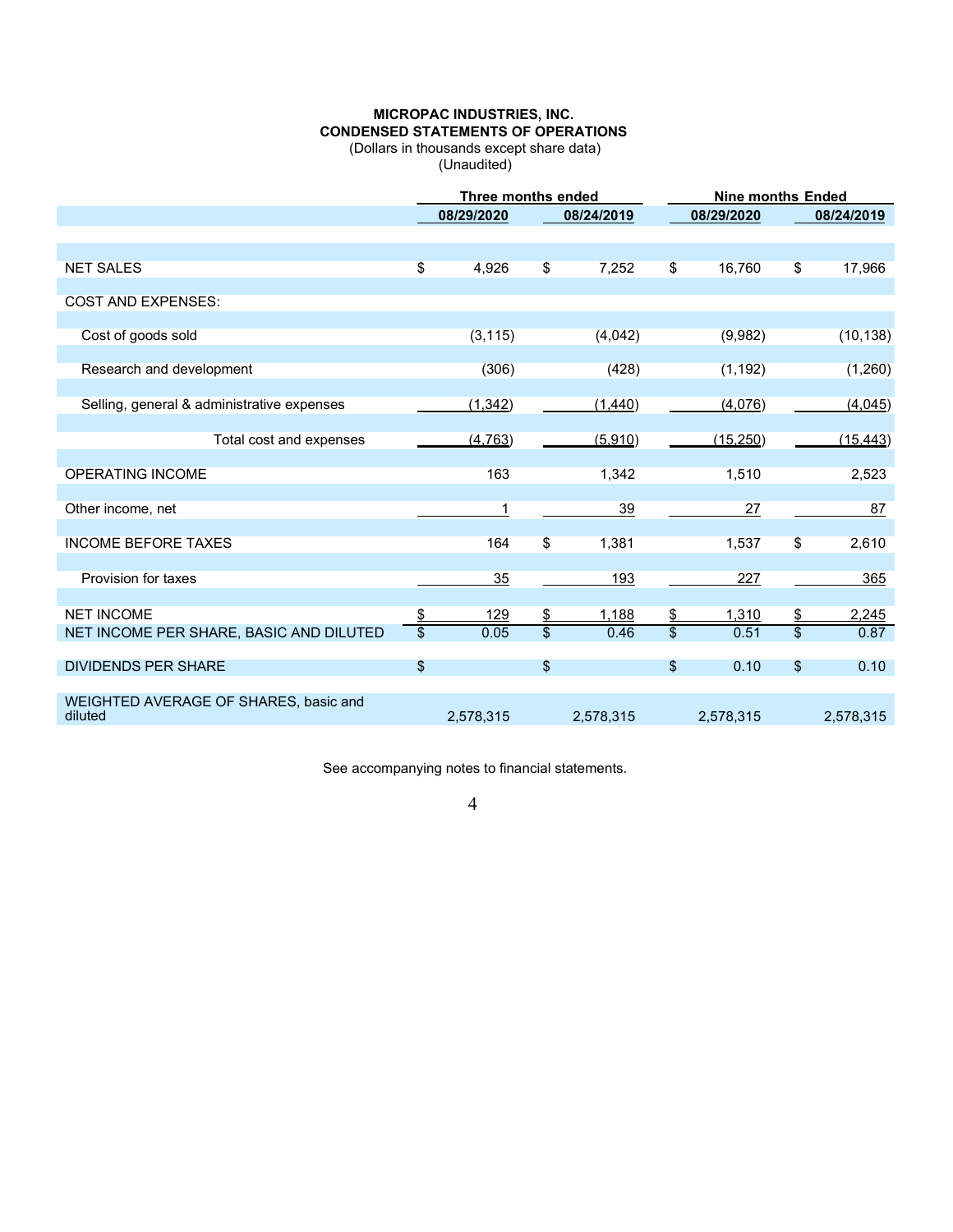# MICROPAC INDUSTRIES, INC. CONDENSED STATEMENTS OF CASH FLOWS (Dollars in thousands)

(Unaudited)

|                                                      | Nine months ended |                |               |           |  |
|------------------------------------------------------|-------------------|----------------|---------------|-----------|--|
|                                                      |                   | 8/29/2020      |               | 8/24/2019 |  |
|                                                      |                   |                |               |           |  |
| <b>CASH FLOWS FROM OPERATING ACTIVITES:</b>          |                   |                |               |           |  |
| Net income                                           | \$                | 1,310          | \$            | 2,245     |  |
| Adjustments to reconcile net income to               |                   |                |               |           |  |
| net cash (used in) provided by operating activities: |                   |                |               |           |  |
| Depreciation                                         |                   | 285            |               | 281       |  |
| Loss on disposal of equipment                        |                   | 23             |               |           |  |
| Change in right of use of asset                      |                   | 24             |               |           |  |
| Deferred tax                                         |                   | (5)            |               |           |  |
| Changes in certain current assets and liabilities    |                   |                |               |           |  |
| Accounts receivable                                  |                   | (79)           |               | 380       |  |
| <b>Contract Assets</b>                               |                   | (87)           |               | (307)     |  |
| Inventories                                          |                   | (1,939)        |               | (24)      |  |
| Prepaid expense and other current assets             |                   | 183            |               | (74)      |  |
| Prepaid income taxes                                 |                   | (223)          |               | 328       |  |
| Deferred revenue                                     |                   | (204)          |               | (706)     |  |
| Accounts payable                                     |                   | 133            |               | 256       |  |
| Income taxes                                         |                   | 19             |               |           |  |
| Lease liabilities                                    |                   | (24)           |               |           |  |
| Accrued compensation                                 |                   | (417)          |               | 201       |  |
| Other accrued liabilities                            |                   | 17             |               |           |  |
|                                                      |                   |                |               | (114)     |  |
|                                                      |                   |                |               |           |  |
| Net cash (used in) provided by operating activities  |                   | (984)          |               | 2,466     |  |
|                                                      |                   |                |               |           |  |
| <b>CASH FLOWS FROM INVESTING ACTIVITIES:</b>         |                   |                |               |           |  |
|                                                      |                   |                |               |           |  |
| Sale of short term investments                       |                   | 2,089          |               | 4,138     |  |
| Purchase of short term investments                   |                   |                |               | (4, 161)  |  |
| Additions to property, plant and equipment           |                   | (395)          |               | (211)     |  |
|                                                      |                   |                |               |           |  |
| Net cash provided by (used in) investing activities  |                   | 1,694          |               | (234)     |  |
|                                                      |                   |                |               |           |  |
| <b>CASH FLOWS FROM FINANCING ACTIVITIES</b>          |                   |                |               |           |  |
| Cash dividend                                        |                   |                |               |           |  |
| Proceeds from short term debt                        |                   | (258)<br>1,924 |               | (258)     |  |
|                                                      |                   |                |               |           |  |
| Repayment of short term debt                         |                   | (1,924)        |               |           |  |
|                                                      |                   |                |               |           |  |
| Net cash used in financing activities                |                   | (258)          |               | (258)     |  |
|                                                      |                   |                |               |           |  |
| Net change in cash and cash equivalents              |                   | 452            |               | 1,974     |  |
|                                                      |                   |                |               |           |  |
| Cash and cash equivalents at beginning of period     |                   | 13,890         |               | 10,483    |  |
|                                                      |                   |                |               |           |  |
| Cash and cash equivalents at end of period           | $\frac{2}{2}$     | 14,342         | \$            | 12,457    |  |
|                                                      |                   |                |               |           |  |
| Supplemental Cash Flow Disclosure:                   |                   |                |               |           |  |
| Cash paid for income taxes                           | $\frac{1}{2}$     | 436            | $\frac{1}{2}$ | 36        |  |

See accompanying notes to financial statements.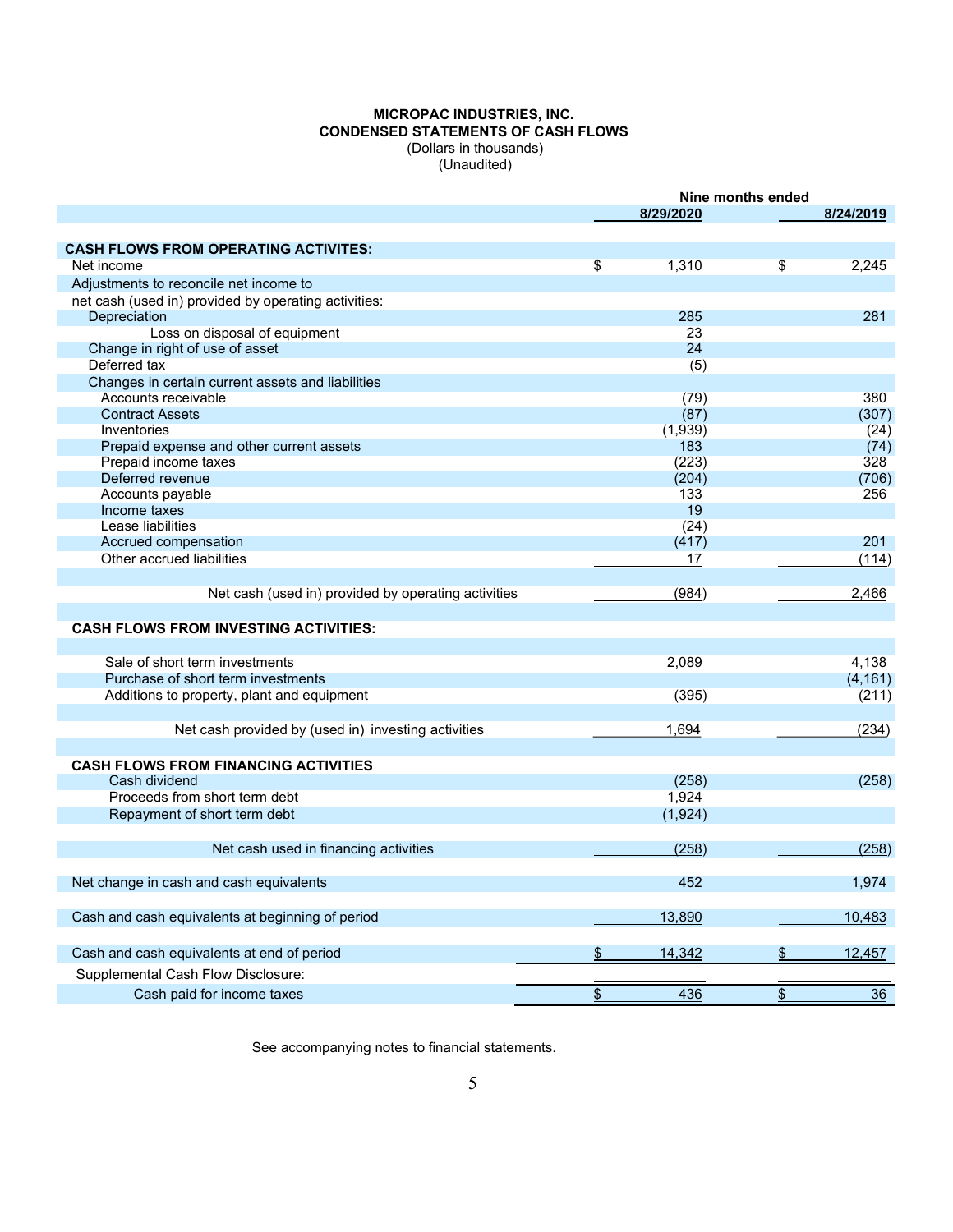### MICROPAC INDUSTRIES, INC. STATEMENTS OF SHAREHOLDERS EQUITY FOR THE QUARTERS ENDED AUGUST 29, 2020 AND AUGUST 24, 2019

(Dollars in thousands)

|                                                                      |                                                                                                   |     | (Unaudited)   |                                    |                          |        |               |                      |               |                      |
|----------------------------------------------------------------------|---------------------------------------------------------------------------------------------------|-----|---------------|------------------------------------|--------------------------|--------|---------------|----------------------|---------------|----------------------|
|                                                                      | Common<br><b>Additional</b><br><b>Treasury</b><br><b>Stock</b><br><b>Stock</b><br>paid-in-capital |     |               | <b>Retained</b><br><b>Earnings</b> |                          | Total  |               |                      |               |                      |
| <b>BALANCE, November 30, 2018</b>                                    | \$                                                                                                | 308 | $\frac{1}{2}$ | 885                                | $($ \$                   | 1,250) | \$            | 24,800               | \$            | 24,743               |
| Impact of change in accounting policy<br><b>Dividend</b><br>Net loss |                                                                                                   |     |               |                                    |                          |        |               | 55<br>(258)<br>(194) |               | 55<br>(258)<br>(194) |
| BALANCE, February 23, 2019                                           | \$                                                                                                | 308 | $\frac{1}{2}$ | 885                                | $($ \$                   | 1,250) | \$            | 24,403               | \$            | 24,346               |
| <b>Dividend</b><br>Net income                                        |                                                                                                   |     |               |                                    |                          |        |               | 1,251                |               | 1,251                |
| <b>BALANCE, May 25, 2019</b>                                         | $\frac{1}{2}$                                                                                     | 308 | $\frac{2}{3}$ | 885                                | $\overline{\mathcal{L}}$ | 1,250) | \$            | 25,654               | \$            | 25,597               |
| Dividend<br>Net income                                               |                                                                                                   |     |               |                                    |                          |        |               | 1,188                |               | 1,188                |
| BALANCE, August 24, 2019                                             | $\frac{1}{2}$                                                                                     | 308 | $\frac{1}{2}$ | 885                                | $($ \$                   | 1,250) | $\frac{1}{2}$ | 26,842               | \$            | 26,785               |
| BALANCE, November 30, 2019                                           | $\frac{2}{5}$                                                                                     | 308 | $\frac{2}{2}$ | 885                                | $($ \$                   | 1,250  | \$            | 28,310               | $\frac{1}{2}$ | 28,253               |
| Dividend<br>Net income                                               |                                                                                                   |     |               |                                    |                          |        |               | (258)<br>692         |               | (258)<br>692         |
| BALANCE, February 29, 2020                                           | \$                                                                                                | 308 | $\frac{1}{2}$ | 885                                | \$                       | 1,250) | \$            | 28,744               | \$            | 28,687               |
| <b>Dividend</b><br>Net income                                        |                                                                                                   |     |               |                                    |                          |        |               | 489                  |               | 489                  |
| <b>BALANCE, May 30, 2020</b>                                         | \$                                                                                                | 308 | $\frac{2}{3}$ | 885                                | $($ \$                   | 1,250) | \$            | 29,233               | \$            | 29,176               |
| Dividend<br>Net income                                               |                                                                                                   |     |               |                                    |                          |        |               | 129                  |               | 129                  |
| BALANCE, August 29, 2020                                             | \$                                                                                                | 308 | \$            | 885                                | $($ \$                   | 1,250) | \$            | 29,362               | \$            | 29,305               |

See accompanying notes to financial statements.

6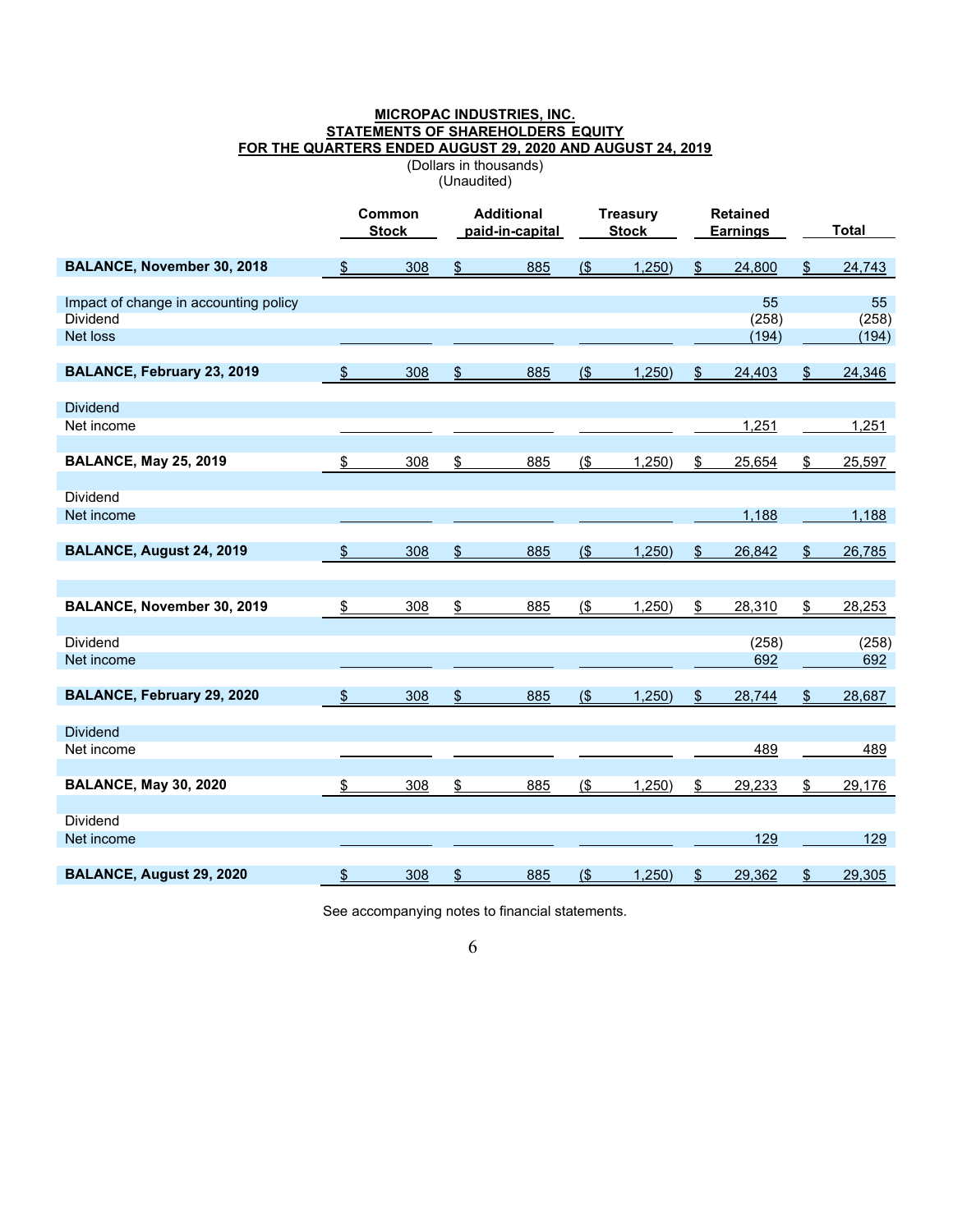# MICROPAC INDUSTRIES, INC. NOTES TO CONDENSED FINANCIAL STATEMENTS

(Unaudited)

#### Note 1 BASIS OF PRESENTATION

#### Business Description

Micropac Industries, Inc. (the Company"), a Delaware corporation, designs, manufactures and distributes various types of microelectronic circuits including solid state relays and power controllers, optoelectronic components, and sensor and display components and assemblies. The Company s products are used as components and assemblies in a broad range of military, space and industrial systems, including aircraft instrumentation and navigation systems, satellite systems, power supplies, electronic controls, computers, medical devices, and high-temperature (200°C) products.

The Company s facilities are certified and qualified by the Defense Logistics Agency (DLA) to MIL-PRF-38534 (class K-space level) and MIL-PRF-19500 JANS (space level) and are certified to ISO 9001:2008 and AS 9100D. Micropac is a National Aeronautics and Space Administration (NASA) core supplier, and is registered to AS9100-Aerospace Industry standard for supplier certification. The Company has Underwriters Laboratories (UL) approval on our industrial power controllers.

The Company s core technology is microelectronic and optoelectronic designs to include the packaging and interconnecting of multichip microelectronics modules. Other technologies include light emitting and light sensitive materials and products, including light emitting diodes and silicon phototransistors, and electronic integration used in the Company s optoelectronic components and assemblies.

The business of the Company was started in 1963 as a sole proprietorship. On March 3, 1969, the Company was incorporated under the name of Micropac Industries, Inc." in the state of Delaware. The stock was publicly held by 438 shareholders on August 29, 2020.

In the opinion of management, the unaudited financial statements include all adjustments (consisting of only normal, recurring adjustments) necessary to present fairly the financial position as of August 29, 2020, the results of operations for the three and nine months ended August 29, 2020 and August 24, 2019, and the cash flows for the nine months ended August 29, 2020 and August 24, 2019 including the statement of shareholders equity. Certain information and footnote disclosures normally included in financial statements prepared in accordance with generally accepted accounting principles in the United States (GAAP) have been condensed or omitted pursuant to the rules and regulations promulgated by the Securities and Exchange Commission. The Company s fiscal year ends on the last day of November. The quarterly results end on the last Saturday of the quarter.

It is suggested that these financial statements be read in conjunction with the November 30, 2019 Form 10-K filed with the SEC, including the audited financial statements and the accompanying notes thereto.

## Impact of COVID-19 on our Business

The impact of the COVID-19 pandemic continues to unfold. The extent of the pandemic s effect on our operational and financial performance will depend in large part on future developments, which cannot be predicted with confidence at this time. Future developments include the duration, scope and severity of the pandemic, the actions taken to contain or mitigate its impact, the impact on governmental programs and budgets, the development of treatments or vaccines, and the resumption of widespread economic activity. Due to the inherent uncertainty of the unprecedented and rapidly evolving situation, we are unable to predict with any confidence the likely impact of the COVID-19 pandemic on our future operations. See Management s Discussion and Analysis of Financial Condition and Results of Operations."

#### Note 2 SIGNIFICANT ACCOUNTING POLICIES

#### Revenue Recognition

The core principle of revenue recognition under GAAP is that the Company should recognize revenue to depict the transfer of promised goods or services to customers in an amount that reflects the consideration to which the entity expects to be entitled in exchange for those goods or services.

The Company s revenue on the majority of its customer contracts are recognized at a point in time, generally upon shipment of products.

To achieve that core principle, the Company applies the following steps:

1. Identify the contract(s) with a customer.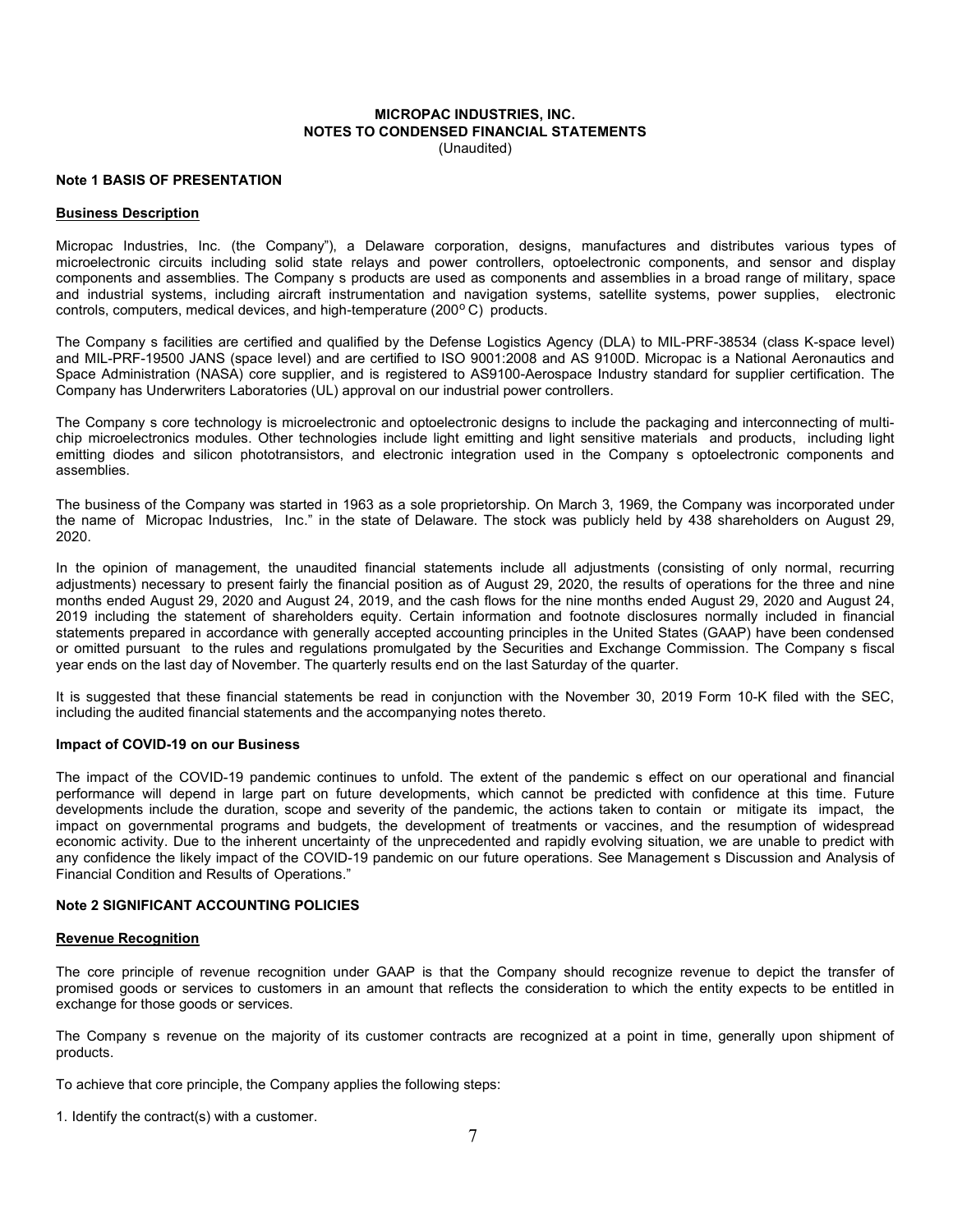The Company designs, manufactures and distributes various types of microelectronic circuits, optoelectronics, and sensors and displays. The Company s products are used as components and assemblies in a broad range of military, space and industrial systems, including aircraft instrumentation and navigation systems, satellite systems, power supplies, electronic controls, computers, medical devices, and high-temperature (200°C) products.

The Company s revenues are from purchase orders and/or contracts with customers associated with manufacture of products. We account for a contract when it has approval and commitment from both parties, the rights of the parties are identified, payment terms are identified, the contract has commercial substance and collectability of consideration is probable.

2. Identify the performance obligations in the contract.

The majority of the Company s purchase orders or contracts with customers contain a single performance obligation, the shipment of products.

3. Determine the transaction price.

The transaction price reflects the Company s expectations about the consideration it will be entitled to receive from the customer at a fixed price per unit shipped based on the terms of the contract or purchase order with the customer. To the extent our actual costs vary from the fixed price that was negotiated, we will generate more or less profit or could incur a loss.

4. Allocate the transaction price to the performance obligations in the contract.

The Company transaction price is the fixed price per unit per each delivery upon shipment.

5. Recognize revenue when (or as) the Company satisfies a performance obligation.

This performance obligation is satisfied when control of the product is transferred to the customer, which occurs upon shipment or delivery. The Company receives purchase orders for products to be delivered over multiple dates that may extend across reporting periods. The Company accounting policy treats shipping and handling activities as a fulfillment cost. The Company invoices for each delivery upon shipment and recognizes revenues at the fixed price for each distinct product delivered when transfer of control has occurred, which is generally upon shipment.

For certain contracts under which the Company produces products with no alternative use and for which the Company has an enforceable right to payment during the production cycle, the Company recognizes revenue for the cost incurred of work in process plus a margin at the end of each period and records a contract asset (unbilled receivable). The majority of these products are shipped weekly and monthly to the customer and the contract require us to manage and limit the level of work in process to meet the scheduled delivery dates.

In addition, the Company may have a contract or purchase order to provide a non-recurring engineering service to a customer. These contracts are reviewed and performance obligations are determined and we recognize revenue at the point in time in which each performance obligation is fully satisfied.

#### Disaggregation of Revenue

The following table summarizes the Company s net sales by product line.

|                                | 8/29/2020    | 8/24/2019    |
|--------------------------------|--------------|--------------|
| <b>Microcircuits</b>           | 5.488        | 5,660        |
| <b>Optoelectronics</b>         | 4,222        | 4,730        |
| Sensors and Displays           | 7,050        | 7,576        |
|                                | \$<br>16.760 | 17,966       |
|                                |              |              |
| Timing of revenue recognition  |              |              |
| Transferred at a point in time | \$<br>16,154 | \$<br>17,414 |
| Transferred over time          | 606          | 552          |
| <b>Total Revenue</b>           | 16.760       | 17,966       |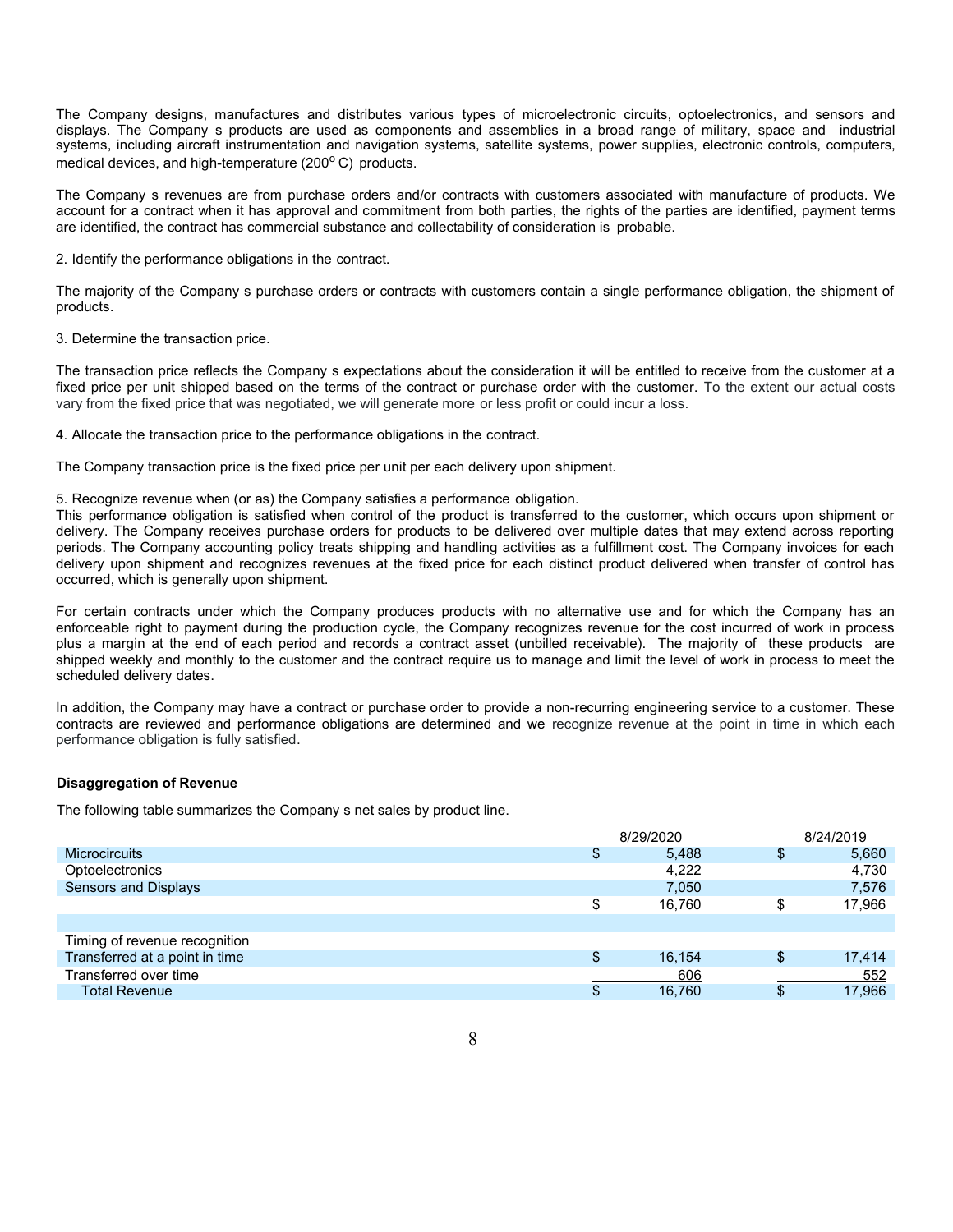The following table summarizes the Company s net sales by major market.

| 2020 Third Quarter Sales by Major Market |  |                 |  |              |  |         |                   |       |
|------------------------------------------|--|-----------------|--|--------------|--|---------|-------------------|-------|
|                                          |  | <b>Military</b> |  | <b>Space</b> |  | Medical | <b>Commercial</b> | Total |
| Domestic Direct                          |  | 2.789           |  | 261          |  | 404     | 148               | 3,602 |
| Domestic Distribution                    |  | 881             |  |              |  |         | 131               | 1,109 |
| International                            |  |                 |  | 123          |  |         | 20                | 215   |
|                                          |  | 3.742           |  | 466          |  | 419     | 299               | 4.926 |
|                                          |  |                 |  |              |  |         |                   |       |

# 2019 Third Quarter Sales by Major Market

|                              | <b>Military</b> |  | <b>Space</b> |  | <b>Medical</b> |    | <b>Commercial</b> |  | Total |
|------------------------------|-----------------|--|--------------|--|----------------|----|-------------------|--|-------|
| Domestic Direct              | .810            |  | 707<br>∠     |  | .067           | ۰D | 552               |  | 4,156 |
| <b>Domestic Distribution</b> | 2,240           |  |              |  |                |    | 113               |  | 2,358 |
| International                | 87              |  | 596          |  |                |    | 55                |  | 738   |
|                              | 4.136           |  | .328         |  | .067           | ۰D | 720               |  | 252.' |

| 2020 Nine months Sales by Major Market |  |                                                          |  |       |  |       |       |      |        |
|----------------------------------------|--|----------------------------------------------------------|--|-------|--|-------|-------|------|--------|
|                                        |  | Military<br><b>Medical</b><br>Commercial<br><b>Space</b> |  |       |  |       | Total |      |        |
| Domestic Direct                        |  | 5.411                                                    |  | 1.509 |  | 2.216 |       | 641  | 9.780  |
| Domestic Distribution                  |  | 5.444                                                    |  | 84    |  | 28    |       | 409  | 5.965  |
| International                          |  | 377                                                      |  | 581   |  |       |       | 57   | 1.015  |
|                                        |  | 11,233                                                   |  | 2.174 |  | 2.246 | \$    | .107 | 16.670 |

# 2019 Nine months Sales by Major Market Military Space Medical Commercial Total Domestic Direct \$ 4,789 \$ 1,291 \$ 2,842 \$ 1,228 \$ 10,150 Domestic Distribution 5,156 134 366 \$ 5,656 lnternational <u> 290</u> <u>\_\_\_\_\_\_\_\_1,668</u> \_\_\_\_\_\_\_\_\_\_\_\_\_\_\_\_\_\_\_\_\_\_\_\_\_\_\_\_\_\_\_\_\_\_202 <u>\$ 2,160</u> \$ 10,235 \$ 3,093 \$ 2,842 \$ 1,795 \$ 17,966

#### Receivables, net, Contract Assets and Contract Liabilities

The timing of revenue recognition, billings and cash collections results in billed accounts receivable, unbilled receivables (contract assets), and customer advances and deposits (contract liabilities) on the Consolidated Balance Sheets.

Receivables, net, contract assets and contract liabilities were as follows:

|                  | <b>August 29, 2020</b> | November 30, 2019 |
|------------------|------------------------|-------------------|
| Receivables, net | 3.461                  | 3,382             |
| Contract assets  | 606                    | 519               |
| Deferred Revenue | 186                    | 390               |

Revenue recognized in 2020 that was included in the deferred revenue liability balance at the beginning of the year was \$204,000.

### Contract costs

The Company does not have material incremental costs to obtain a contract in the form of sales commissions or bonuses. The Company incurs other immaterial costs to obtain and fulfill a contract; however, the Company has elected the practical expedient under ASC 340-40-24-4 to recognize all incremental costs to obtain a contract as an expense when incurred if the amortization period is one year or less.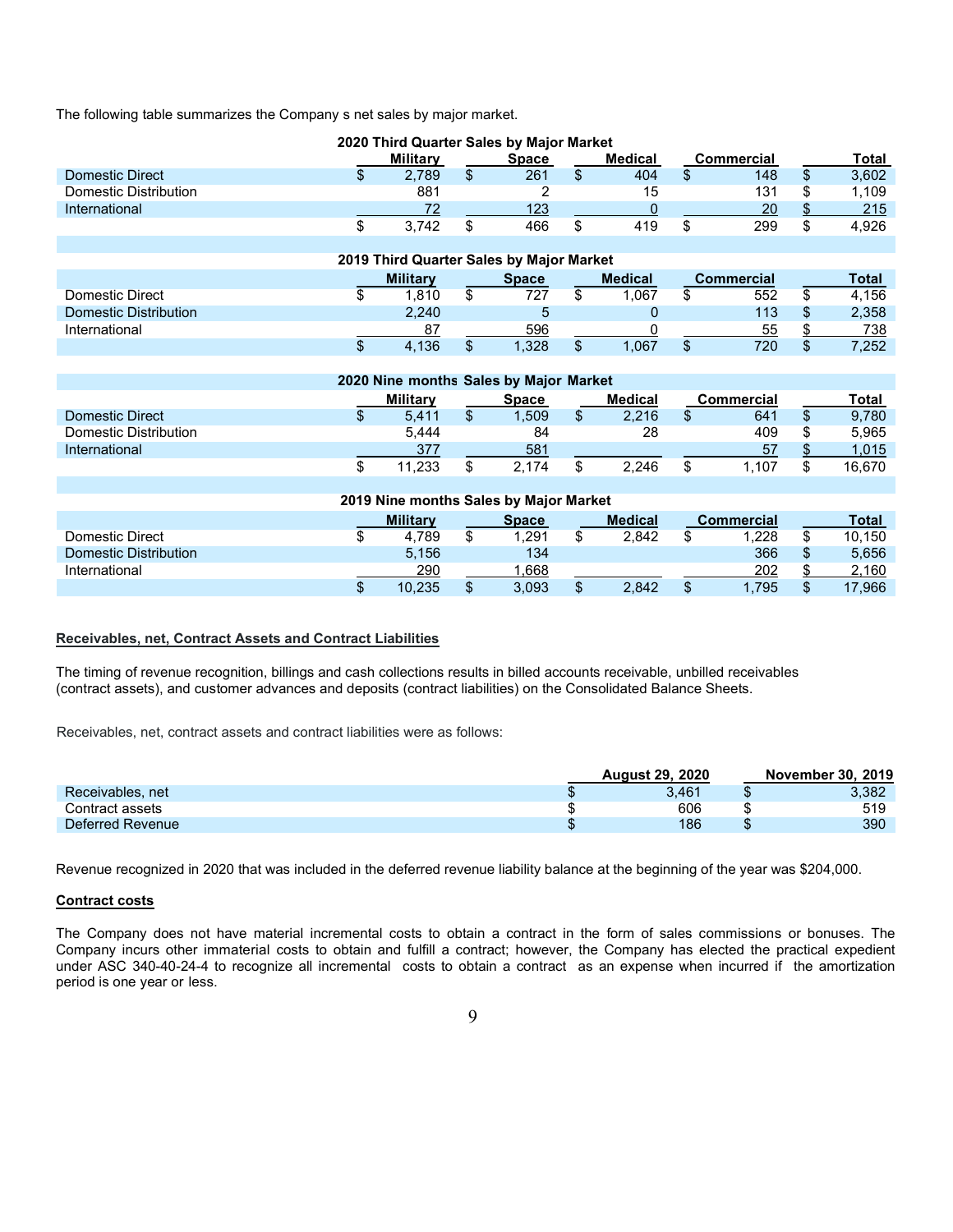#### Short-Term Investments

The Company has no short-term investments at August 29, 2020. Short-term investments consist of certificates of deposits with maturities greater than 90 days. These investments are reported at historical cost, which approximates fair value. All highly liquid investments with maturities of 90 days or less are classified as cash equivalents.

#### Inventories

Inventories are stated at lower of cost or net realizable value and include material, labor and manufacturing overhead. All inventories are valued using the FIFO (first-in, first-out) method of inventory valuation. The Company determines the need to write inventory down to the lower of cost or net realizable value via an analysis based on the usage of inventory over a three year period and projected usage based on current backlog.

#### Income Taxes

The Company accounts for income taxes using the asset and liability method. Under this method the Company records deferred income taxes for the temporary differences between the financial reporting basis and the tax basis of assets and liabilities at enacted tax rates expected to be in effect when such amounts are realized or settled. The resulting deferred tax liabilities and assets are adjusted to reflect changes in tax law or rates in the period that includes the enactment date.

The Company records a liability for an unrecognized tax benefit for a tax position that is not more-likely-than-not" to be sustained. The Company did not record any liability for uncertain tax positions as of August 20, 2020 and November 30, 2019.

# Property, Plant, and Equipment

Property, plant, and equipment are carried at cost, and depreciation is provided using the straight-line method at rates based upon the following estimated useful lives (in years) of the assets:

The Company assesses long-lived assets for impairment in accordance with Financial Accounting Standards Board (FASB) Accounting Standards Codification (ASC) ASC 360-10-35, Property, Plant and Equipment Subsequent Measurement. When events or circumstances indicate that an asset may be impaired, an assessment is performed. The estimated future undiscounted cash flows associated with the asset are compared to the asset s net book value to determine if a write down to market value less cost to sell is required.

Repairs and maintenance are expensed as incurred. Improvements which extend the useful lives of property, plant, and equipment are capitalized.

#### Research and Development Costs

Costs for the design and development of new products are expensed as incurred.

#### Leases

In February 2016, the FASB issued Accounting Standards Update (ASU) 2016-02, Leases (Topic 842). Under the new standard, lessees will be required to recognize lease assets and liabilities for all leases, with certain exceptions, on their balance sheets. Public business entities are required to adopt the standard for reporting periods beginning after December 15, 2018. The Company adopted in the first quarter of 2020 and had no material impact on its consolidated financial statements. The Company adopted ASC 842 using the modified retrospective transition method; and therefore, the comparative information has not been adjusted for the nine months ended August 24, 2019 or as of November 30, 2019. Upon transition to the new standard, the Company elected the package of practical expedients, which permitted the Company not to reassess under the new standard its prior conclusions about lease identification, lease classification and initial direct costs.

In the first quarter of 2020, the Company entered into a three (3) year lease extension on the property that has been leased on a year to year basis. As a result, we recognized \$165,000 for operating lease liabilities and right-of-use assets upon adoption of ASC 842. The Company had an operating lease expense of \$36,000 for the first nine months of 2020. The Company used an estimated incremental borrowing rate of 3.25% representative of the rate of interest that the company would have to pay to borrow on the Company s line of credit. The remaining lease term is three years.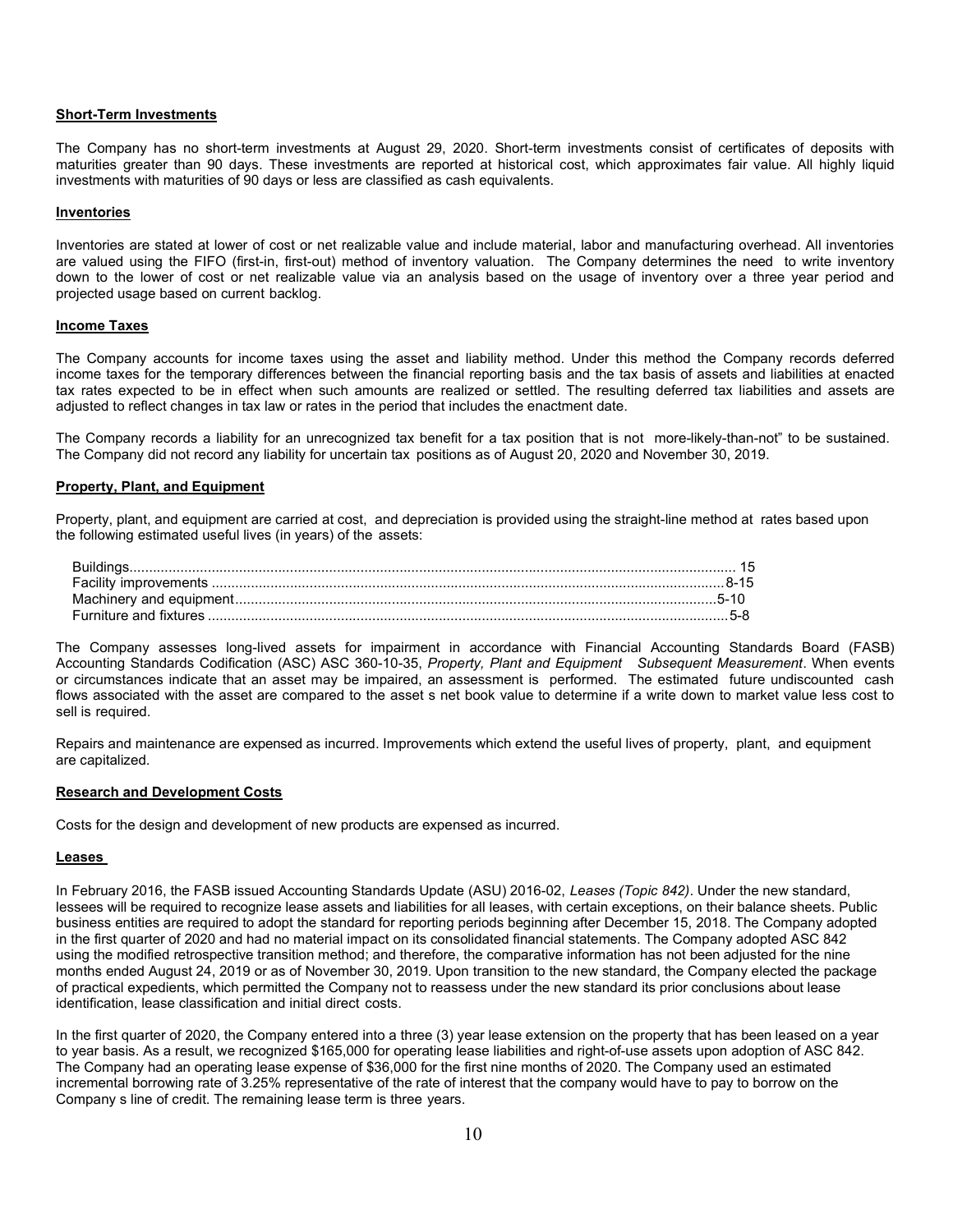The undiscounted future minimum lease payments consist of the following at:

|                                       |     | 8/29/2020 |
|---------------------------------------|-----|-----------|
| 2020                                  | D   | 12,000    |
| 2021                                  |     | 53,000    |
| 2022                                  |     | 55,000    |
| 2023                                  |     | 14,000    |
| Total lease payments                  |     | 134,000   |
| Interest                              |     | 5,000     |
| Present value of lease<br>liabilities | \$. | 129,000   |

# Note 3 NEW ACCOUNTING PRONOUNCEMENTS

In June 2016, the FASB issued ASU 2016-13, Financial Instruments-Credit Losses (Topic 326): Measurement of Credit Losses on Financial Instruments, which changes the impairment model for most financial assets. The ASU requires the use of an expected loss"model for instruments measured at amortized cost, in which companies will be required to estimate the lifetime expected credit loss and record an allowance to offset the amortized cost basis, resulting in a net presentation of the amount expected to be collected on the financial asset. The new guidance is effective for fiscal years beginning after December 15, 2022 for Smaller Reporting Companies, including interim periods within those fiscal years and requires a modified-retrospective approach to adoption. The Company believes that adopting ASU 2016-13 will have no material impact on the financial statements and related disclosures.

#### Note 4 FAIR VALUE MEASUREMENT

The Company had no financial assets or liabilities measured at fair value on a recurring basis as of August 29, 2020 and November 30, 2019. The fair value of financial instruments such as cash and cash equivalents, short term investments, accounts receivable, and accounts payable approximate their carrying amount based on the short maturity of these instruments. There were no nonfinancial assets measured at fair value on a nonrecurring basis at August 29, 2020 and November 30, 2019.

#### Note 5 COMMITMENTS

On August 29, 2019, the Company renewed the Loan Agreement with a Texas banking institution. The Loan Agreement provides for revolving credit loans, in amounts not to exceed a total principal balance of \$6,000,000 with a rate equal to prime rate. The Loan Agreement also contains financial covenants to maintain at all times including (i) minimum working capital of not less than \$4,000,000, (ii) a ratio of senior funded debt, minus the Company s balance sheet cash on hand to the extent in excess of \$2,000,000 to EBITDA of not more than 3.0 to 1.0, and (iii) a ratio of free cash flow to debt service of not less than 1.2 to 1.0. The Company has not, to date, drawn any amounts under the revolving line of credit and is currently in compliance with the financial covenants. The Company has not received any indication that borrowing under the Loan Agreement may be restricted due to COVID-19 uncertainties. The agreement termination date is April 23, 2021.

On April 17, 2020, Micropac Industries, Inc. (the Company) obtained an unsecured \$1,924,400 loan under the Paycheck Protection Program (the PPP Loan). The Paycheck Protection Program (or PPP) was established under the recently congressionally-approved Coronavirus Aid, Relief, and Economic Security Act (the CARES Act) and is administered by the U.S. Small Business Administration. The PPP Loan to the Company is being made through Frost Bank, the Company s existing lender (the Lender).

Based upon updated guidance issued April 23, 2020 by the Federal Government including a presumption that no publicly traded companies with sources of liquidity are eligible for a PPP loan, the Company returned the loan proceeds within the time period imposed under these new guidelines and paid off the loan on May 4, 2020.

#### Note 6 EARNINGS PER COMMON SHARE

Basic and diluted earnings per share are computed based upon the weighted average number of shares outstanding during the respective periods. Diluted earnings per share gives effect to all dilutive potential common shares. For the three and nine months ended August 29, 2020 and August 24, 2019, the Company had no dilutive potential common stock instruments.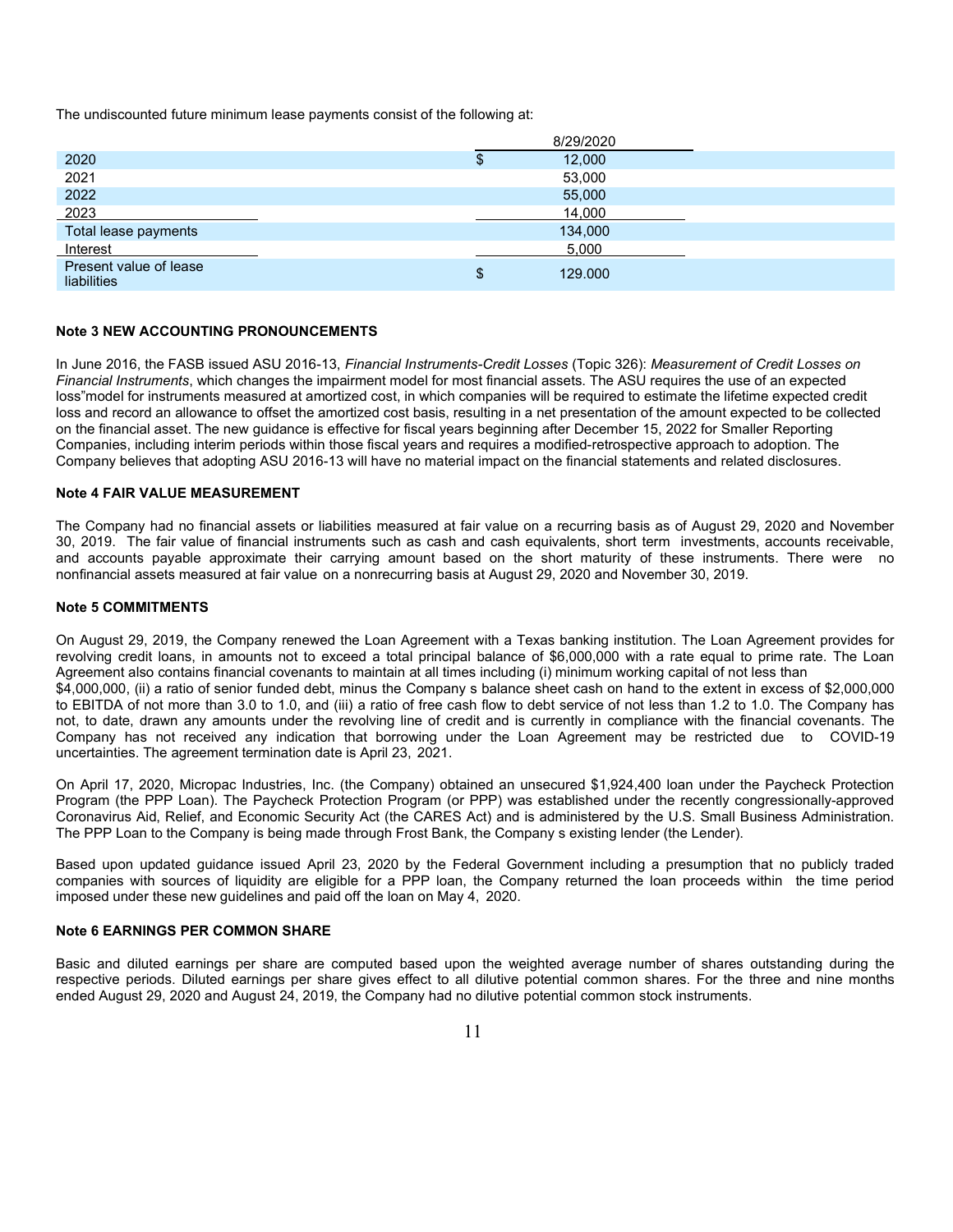# Note 7 SHAREHOLDERS EQUITY

On December 11, 2018, the Board of Directors of Micropac Industries, Inc. approved the payment of a \$0.10 per share special dividend to all shareholders of record as of January 9, 2019. The dividend was paid to shareholders on February 8, 2019.

On December 10, 2019, the Board of Directors of Micropac Industries, Inc. approved the payment of a \$0.10 per share special dividend to all shareholders of record as of January 8, 2020. The dividend was paid to shareholders on February 14, 2020.

[The remainder of this page intentionally left blank.]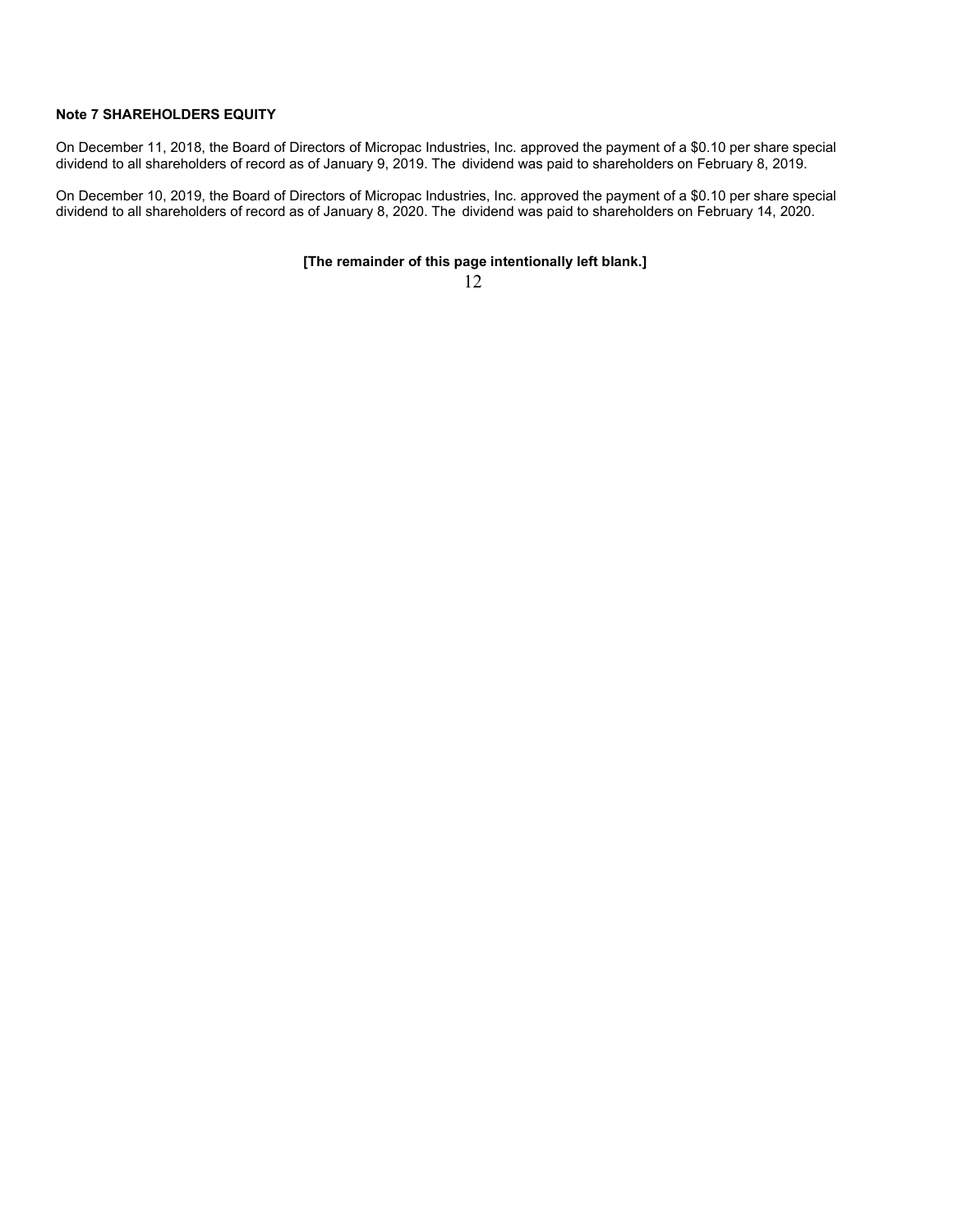#### MICROPAC INDUSTRIES, INC. (Unaudited)

#### ITEM 2. MANAGEMENT S DISCUSSION AND ANALYSIS OF FINANCIAL CONDITION AND RESULTS OF **OPERATIONS**

#### **Business**

Micropac Industries, Inc. (the Company"), a Delaware corporation, designs, manufactures and distributes various types of microelectronic circuits including solid state relays and power controllers, optoelectronic components, and sensor and display components and assemblies. The Company s products are used as components and assemblies in a broad range of military, space and industrial systems, including aircraft instrumentation and navigation systems, satellite systems, power supplies, electronic controls, computers, medical devices, and high-temperature (200°C) products.

The Company s facilities are certified and qualified by the Defense Logistics Agency (DLA) to MIL-PRF-38534 (class K-space level) and MIL-PRF-19500 JANS (space level) and are certified to ISO 9001:2008 and AS 9100D. Micropac is a National Aeronautics and Space Administration (NASA) core supplier, and is registered to AS9100-Aerospace Industry standard for supplier certification. The Company has Underwriters Laboratories (UL) approval on our industrial power controllers.

The Company s core technology is microelectronic and optoelectronic designs to include the packaging and interconnecting of multichip microelectronics modules. Other technologies include light emitting and light sensitive materials and products, including light emitting diodes and silicon phototransistors, and electronic integration used in the Company s optoelectronic components and assemblies.

|                                            | Three months ended |           | Nine months ended |           |
|--------------------------------------------|--------------------|-----------|-------------------|-----------|
|                                            | 8/29/2020          | 8/24/2019 | 8/29/2020         | 8/24/2019 |
| NET SALES                                  | 100.0%             | 100.0%    | 100.0%            | 100.0%    |
|                                            |                    |           |                   |           |
| <b>COST AND EXPENSES:</b>                  |                    |           |                   |           |
| Cost of Goods Sold                         | 63.0%              | 55.7%     | 59.6%             | 56.4%     |
| Research and development                   | 6.2%               | 5.9%      | 7.1%              | 7.0%      |
| Selling, general & administrative expenses | 27.2%              | 19.9%     | 24.3%             | 22.5%     |
| Total cost and expenses                    | 96.4%              | 81.5%     | 91.1%             | 86.0%     |
|                                            |                    |           |                   |           |
| OPERATING INCOME BEFORE INTEREST           | 3.4%               | 18.5%     | $9.0\%$           | 14.0%     |
| AND INCOME TAXES                           |                    |           |                   |           |
|                                            |                    |           |                   |           |
| Interest and other income                  | 0.1%               | 0.5%      | 0.2%              | 0.5%      |
|                                            |                    |           |                   |           |
| <b>INCOME BEFORE TAXES</b>                 | 3.3%               | 19.0%     | 9.2%              | 14.5%     |
|                                            |                    |           |                   |           |
| Provision for taxes                        | .7%                | 2.3%      | 1.4%              | 1.9%      |
|                                            |                    |           |                   |           |
| <b>NET INCOME</b>                          | 2.6%               | 16.7%     | 7.8%              | 12.6%     |
|                                            |                    |           |                   |           |

Results of Operations

Sales for the three and nine month periods ended August 29, 2020 totaled \$4,926,000 and \$16,760,000, respectively. Sales for the third quarter decreased \$2,326,000 from the same period of 2019, while sales for the first nine months of 2020 decreased \$1,206,000 from the first nine months of 2019. The majority of the decrease in sales in the third quarter were due to timing of shipments of \$8,268,000 of backlog from customers on custom sensor products and a decrease in sales of space level solid state relays compared to the third quarter of 2019. Sales were 7% in the commercial market, 13% in the medical market, 67% in the military market, and 13% in the space market for the nine months ended August 29, 2020 compared to 10% in the commercial market, 17% in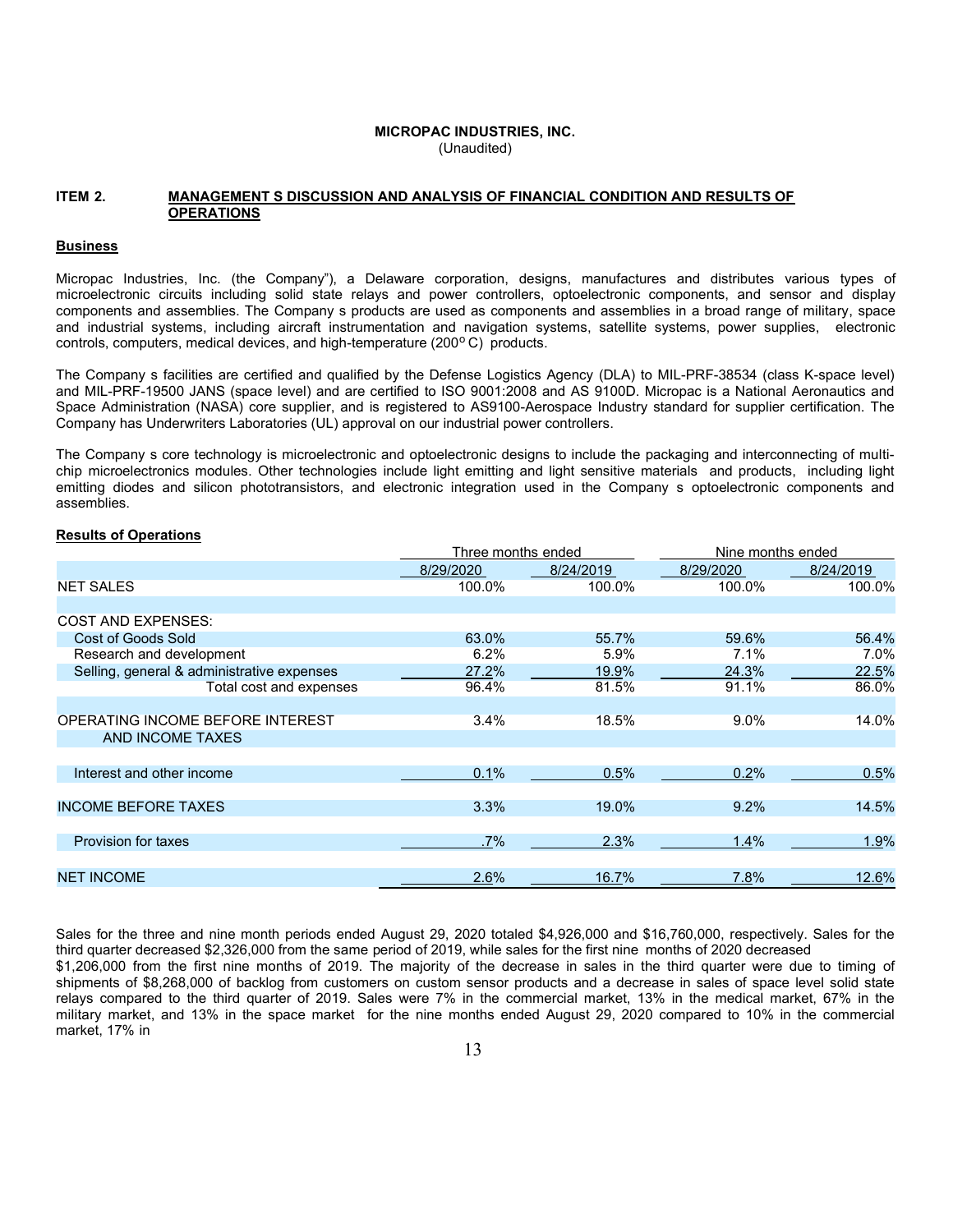the medical market, 57% in the military market, and 16% in the space market for the nine months ended August 24, 2019.

One customer accounted for 20% of the Company s sales for the three months ended August 29, 2020 and two customers accounted for 13% and 10% of the Company s sales for the nine months ended August 29, 2020, while one customer accounted for 20% of the Company s sales for the three months ended August 24, 2019, and the same customer accounted for 20% of the Company s sales for the nine months ended August 24, 2019.

Cost of goods sold for the third quarter of 2020 and 2019 totaled 63.0% and 55.7% of net sales, respectively, while cost of goods sold for the nine months ended August 29, 2020 and August 24, 2019 totaled 59.6% and 56.4% of net sales, respectively. In actual dollars, cost of goods sold decreased \$927,000 in the third quarter of 2020 compared to the same period of 2019. Year to date cost of goods sold decreased \$156,000 for the first nine months of 2020 as compared to the same period in 2019. The delay in shipments of custom products, lower sales of space level solid state relays with traditional higher margins, and approximately \$250,000 associated with COVID-19 production down time resulted in lower overall gross margin.

Research and development expense decreased \$122,000 for the third quarter of 2020 versus 2019 and decreased \$68,000 for the first nine months of 2020 compared to the same period of 2019. The research and development expenditures were associated with continued development of several power management products, fiber optic transceivers and high voltage optocouplers. The Company will continue to invest in research and development of these products and other new opportunities.

Selling, general and administrative expense for the third quarter and first nine months of 2020 totaled 27.2% and 24.3% respectively of net sales compared to 19.9% and 22.5% for the same periods in 2019. In actual dollars, selling, general and administrative expense decreased \$98,000 for the third quarter and increased \$31,000 for the first nine months of 2020 compared to the same periods in 2019. The majority of the increase for the first nine months resulted from the addition on business development staff at the end of 2019.

Provisions for taxes decreased \$158,000 for the third quarter of 2020 and increased \$128,000 for the first nine months of 2020 compared to the same period in 2019. The estimated effective tax rate was 14% for 2020 and for 2019.

Net income decreased \$1,059,000 for the third quarter of 2020 versus 2019 and decreased \$935,000 for the first nine months of 2020 compared to the same period of 2019.

#### Liquidity and Capital Resources

Cash and cash equivalents totaled \$14,342,000 as of August 29, 2020 compared to \$13,890,000 on November 30, 2019, an increase of \$452,000. The increase in cash and cash equivalents is primarily attributable to a net use of cash flow from operations of \$984,000, and payment of a cash dividend of \$258,000, and offset by proceeds for the sales of investments of \$2,089,000 and \$395,000 invested in equipment.

In addition to cash on hand, the Company also has the ability to borrow under a loan agreement as discussed in Note 5 to the condensed financial statements.

#### **Outlook**

New orders for year-to-date 2020 totaled \$23,930,000 compared to \$20,857,000 for 2019.

Backlog totaled \$29,237,000 on August 29, 2020 compared to \$20,241,000 as of August 24, 2019 and \$22,021,000 on November 30, 2019. The backlog represents a good mix of the company s products and technologies with 11% in the commercial market, 11% in the medical market, 66% in the military market, and 12% in the space market compared to 15% in the commercial market, 9% in the medical market, 64% in the military market, and 12% in the space market on August 24, 2019.

The Company cannot assure that the results of operations for the interim period presented are indicative of total results for the entire year due to fluctuations in customer delivery schedules, or other factors over which the Company has no control.

### Impact of COVID-19 on our Business

The spread of the COVID-19 virus during the first half of 2020 has caused an economic downturn on a global scale, as well as significant volatility in the financial markets. In March 2020 the World Health Organization declared the spread of the COVID-19 virus a pandemic. As of August 29, 2020, the Company s operations have been impacted due to the practices described below. The Company cannot at this time predict the impact that the COVID-19 pandemic will have on its financial condition and operations, although we are continuing to monitor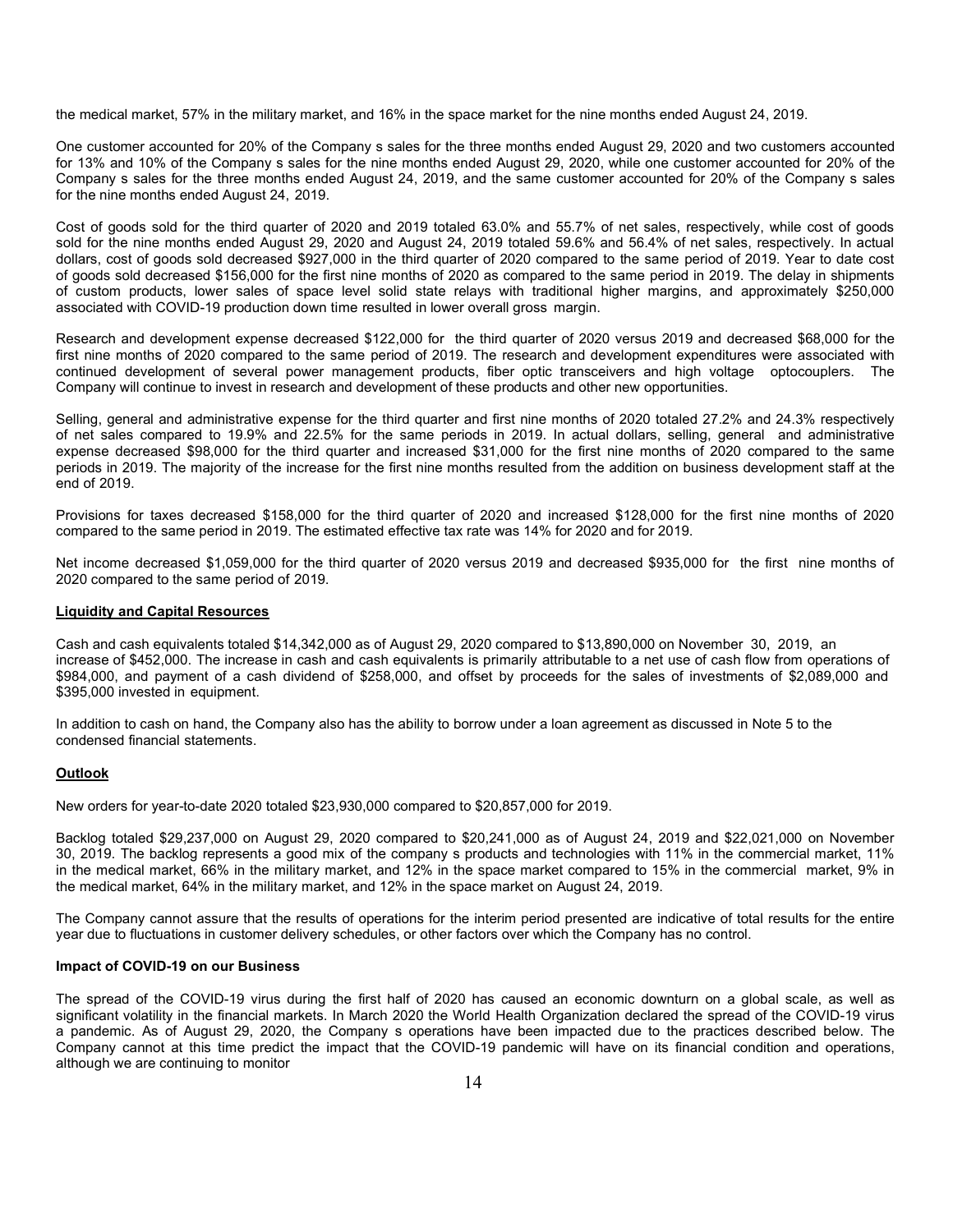our supply chain and orders from customers for COVID-19 pandemic related changes. In this time of uncertainty as a result of the COVID-19 pandemic, we are continuing to serve our customers while taking precautions to provide a safe work environment for our employees and customers. We have been staggering some shifts and otherwise adjusting work schedules to maximize our capacity while adhering to recommended precautions such as social distancing. We have established and implemented a work from home provision where possible. We may have to take further actions that we determine are in the best interests of our employees or as required by federal, state, or local authorities.

We experienced one confirmed case of COVID-19, which caused us to shut down our Garland facility for a few days to thoroughly clean the facility and address employee concerns. Production in the Garland facility has been impacted, although we are not able to quantify the impact at this time. Our maquiladora contractor in Mexico was shut down during April and May but reopened as of mid-June at limited capacity due to local restrictions in that area. We have relocated some of that production to our Garland facility. We are working with our customers to meet their current requirements and believe that our customers have not incurred any major impact related to our position in their supply chain as of the date of this filing. The combined impact of reduced production in the Garland facility as well as stopped production from Mexico has impacted our cost of production by an estimated 2% to 4% in the third quarter of 2020 due to overhead cost that could not be allocated to work in process. While the current impacts of COVID-19 are reflected in our results of operations, we cannot at this time separate the direct COVID-19 impacts from other factors that cause our performance to vary from year to year.

The impact of the COVID-19 pandemic continues to unfold. The extent of the pandemic s effect on our operational and financial performance will depend in large part on future developments, which cannot be predicted with confidence at this time. Future developments include the duration, scope and severity of the pandemic, the actions taken to contain or mitigate its impact, the impact on governmental programs and budgets, the development of treatments or vaccines, and the resumption of widespread economic activity. Due to the inherent uncertainty of the unprecedented and rapidly evolving situation, we are unable to predict with any confidence the likely impact of the COVID-19 pandemic on our future operations.

### Cautionary Statement

This Form 10-Q contains forward-looking statements that are made pursuant to the safe harbor provisions of the Private Securities Litigation Reform Act of 1995. Actual results could differ materially. Investors are warned that forward-looking statements involve risks and unknown factors including, but not limited to: our expectations regarding the potential impacts on our operations of the COVID-19 pandemic; our expectations regarding the potential impacts on our supply chain and on our customers of the COVID-19 pandemic; overall changes in governmental spending for military and space programs; customer cancellation or rescheduling of orders, problems affecting delivery of vendor-supplied raw materials and components, unanticipated manufacturing problems and availability of direct labor resources.

The Company does not intend to update the forward-looking statements contained herein, except as may be required by law.

## ITEM 3. QUANTITATIVE AND QUALITATIVE DISCLOSURES ABOUT MARKET RISK

### Not applicable

#### ITEM 4. CONTROLS AND PROCEDURES

(a) Evaluation of disclosure controls and procedures.

The Chief Executive Officer and Chief Financial Officer of the Company evaluated the Company s disclosure controls and procedures (as defined in Exchange Act Rule 13a-15) as of August 29, 2020 and, based on this evaluation, concluded that the Company s disclosure controls and procedures are functioning in an effective manner to ensure that the information required to be disclosed by the Company in the reports that it files or submits under the Exchange Act, is recorded, processed, summarized and reported, within the time periods specified in the SEC s rules and forms.

(b) Changes in internal controls.

There has been no change in the Company s internal control over financial reporting that has materially affected, or is reasonably likely to materially affect, the Company s internal control over financial reporting during the three month period ended August 29, 2020.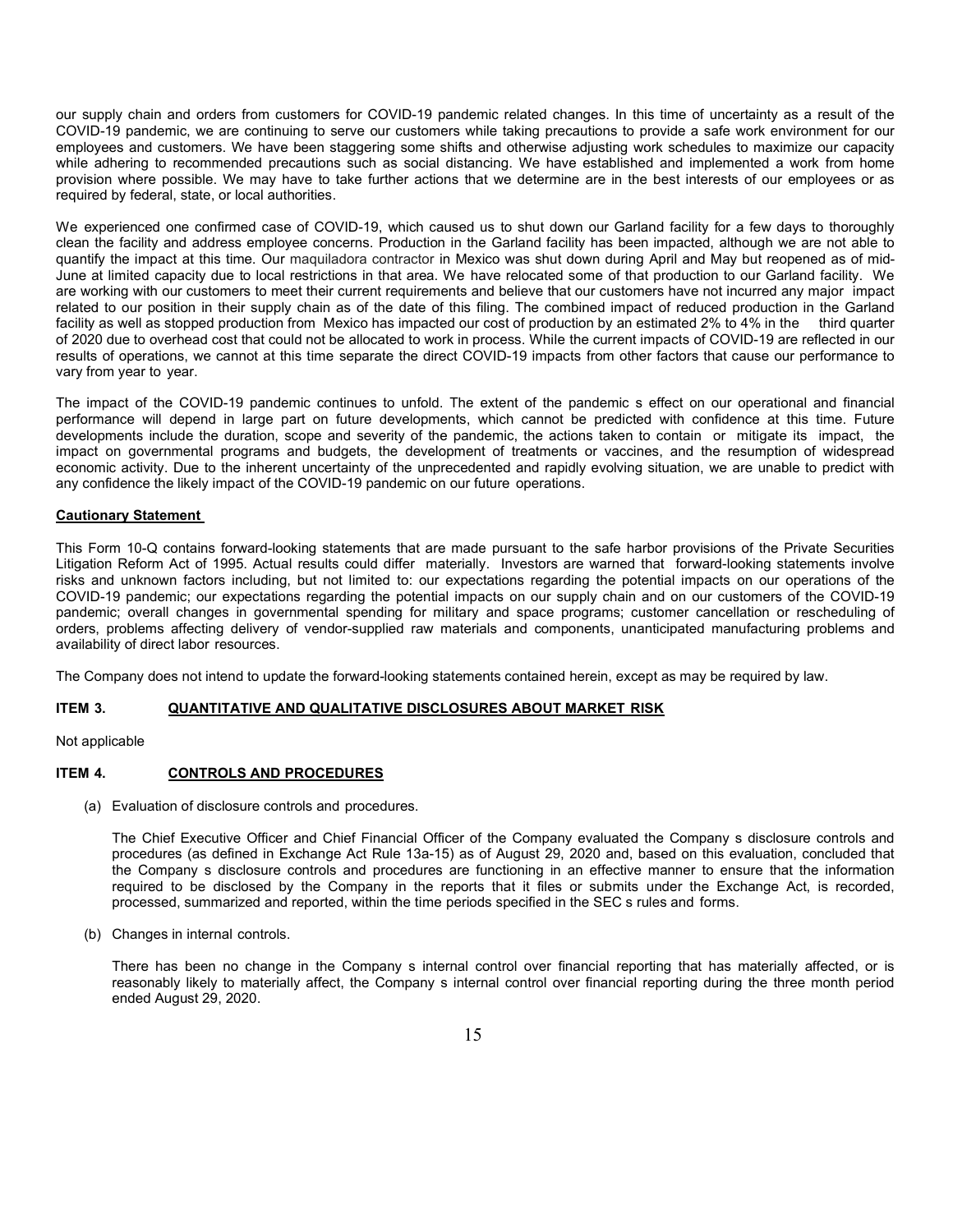### PART II - OTHER INFORMATION

#### ITEM 1. LEGAL PROCEEDINGS

The Company is not involved in any material current or pending legal proceedings.

### ITEM 1A RISK FACTORS

The following risk is in addition to those risks set forth in Part I, Item 1A, of our Annual Report on Form 10-K for the year ended November 30, 2019.

#### Impact of COVID-19 pandemic on our Business

The COVID-19 pandemic presents increased risk to Micropac, its suppliers, and its customers. We are not able to predict the impact of this risk at this time, as the COVID-19 pandemic continues to unfold. The extent of the pandemic s effect on our operational and financial performance will depend in large part on future developments, which cannot be predicted with confidence at this time. Future developments include the duration, scope and severity of the pandemic, the actions taken to contain or mitigate its impact, the impact on governmental programs and budgets, the development of treatments or vaccines, and the resumption of widespread economic activity. Due to the inherent uncertainty of the unprecedented and rapidly evolving situation, we are unable to predict with any confidence the likely impact of the COVID-19 pandemic on our future operations.

# ITEM 2. UNREGISTERED SALES OF EQUITY SECURITIES AND USE OF PROCEEDS

None

# ITEM 3. DEFAULTS UPON SENIOR SECURITIES

None

# ITEM 4. MINE SAFETY DISCLOSURE

Not Applicable

# ITEM 5. OTHER INFORMATION

None

## ITEM 6. EXHIBITS

## (a) Exhibits

- 31.1 Certification of Chief Executive Officer pursuant to Section 302 of the Sarbanes-Oxley Act of 2002
- 31.2 Certification of Chief Accounting Officer pursuant to Section 302 of the Sarbanes-Oxley Act of 2002
- 32.1 Certification of Chief Executive Officer pursuant to 18 U.S.C. section 1350, as adopted pursuant to section 906 of the Sarbanes-Oxley act of 2002.

32.2 Certification of Chief Accounting Officer pursuant to 18 U. S. C. section 1350, as adopted pursuant to section 906 of the Sarbanes-Oxley act of 2002.

# 16